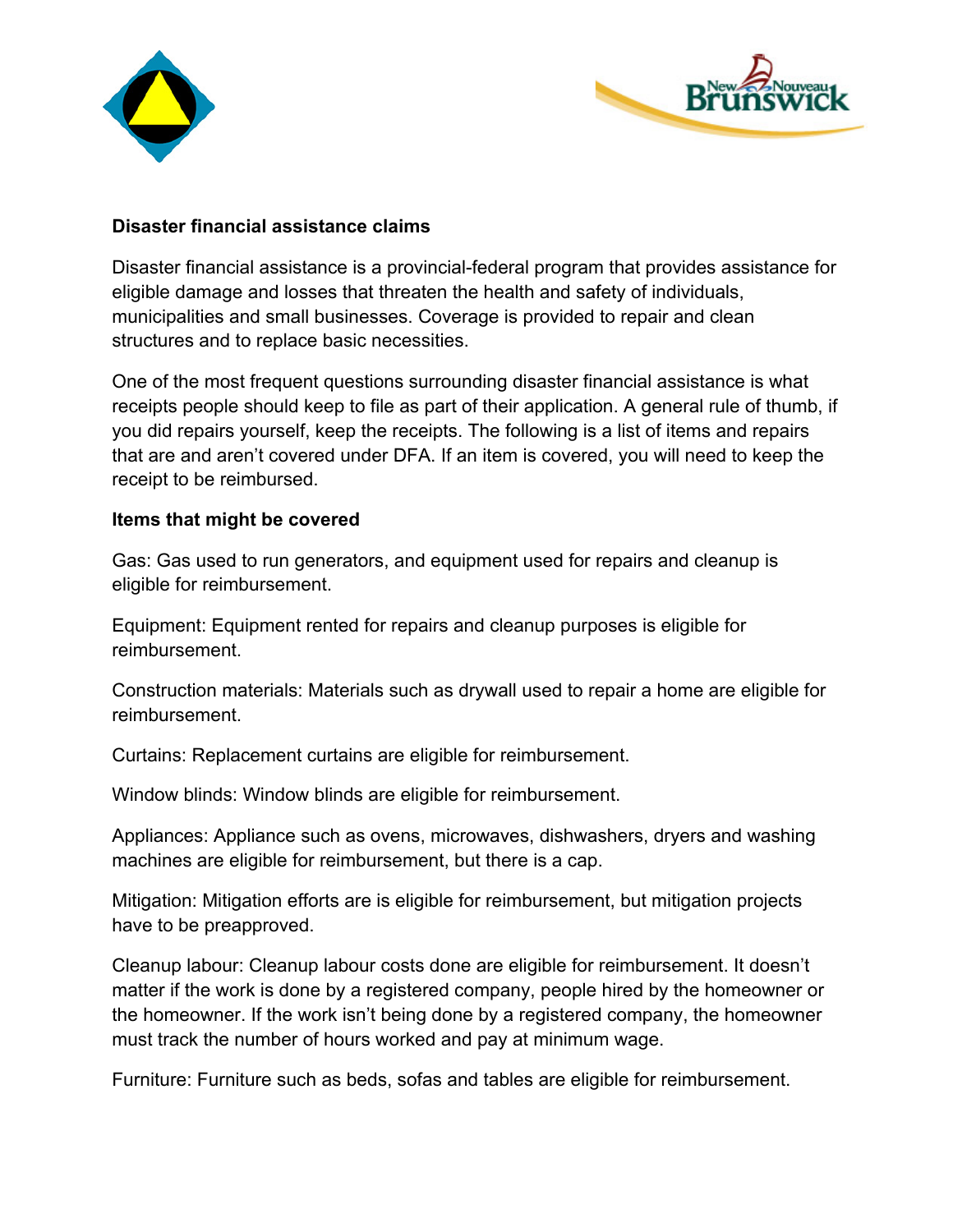Kitchen items: Kitchen items such as cutlery, dishes and cookware are eligible for reimbursement.

Removing debris from outside the home: Costs related to removing debris from outside the home are eligible for reimbursement.

Attached garage: Repairing/replacing an attached garage is eligible for reimbursement.

Driveway: Repairing/replacing a driveway is eligible for reimbursement.

Porch: Repairing/replacing a porch is eligible for reimbursement.

Electrical: Repairing/replacing a home's electrical system is eligible for reimbursement.

Retaining wall: Repairing/replacing a retaining wall is eligible for reimbursement.

Wells: Testing and repairing wells are eligible for reimbursement.

Septic system: Repairs to a septic system are eligible for reimbursement.

Roof: Depending on the type of emergency, uninsurable roof repairs may be eligible for reimbursement, but only for the damaged portion.

Generator: A generator purchased in the wake of a power outage is not eligible for reimbursement, but repairs are. If the damage done to a generator is unrepairable (proof from a repair shop is needed), a replacement will be paid for a similar size and model.

Clothes: Seasonal clothes stored in a flooded basement are eligible. If flooding on the main floor occurs, then what is allowable will be determined.

Flooring: Flooring of all types are eligible in damaged areas, but there is a provincial maximum paid per square foot.

Storage: If you moved stuff out of harm's way as a pre-emptive measure, the storage fee is eligible for reimbursement. The same is true for other pre-emptive efforts.

Tipping/dumping fees: Tipping and dumping may be eligible.

## **Items that are not covered**

Books: Books are not eligible unless required for a registered attendance at an educational facility

Sporting goods: Sporting goods are not eligible.

Seasonal decorations: Seasonal decorations are not eligible.